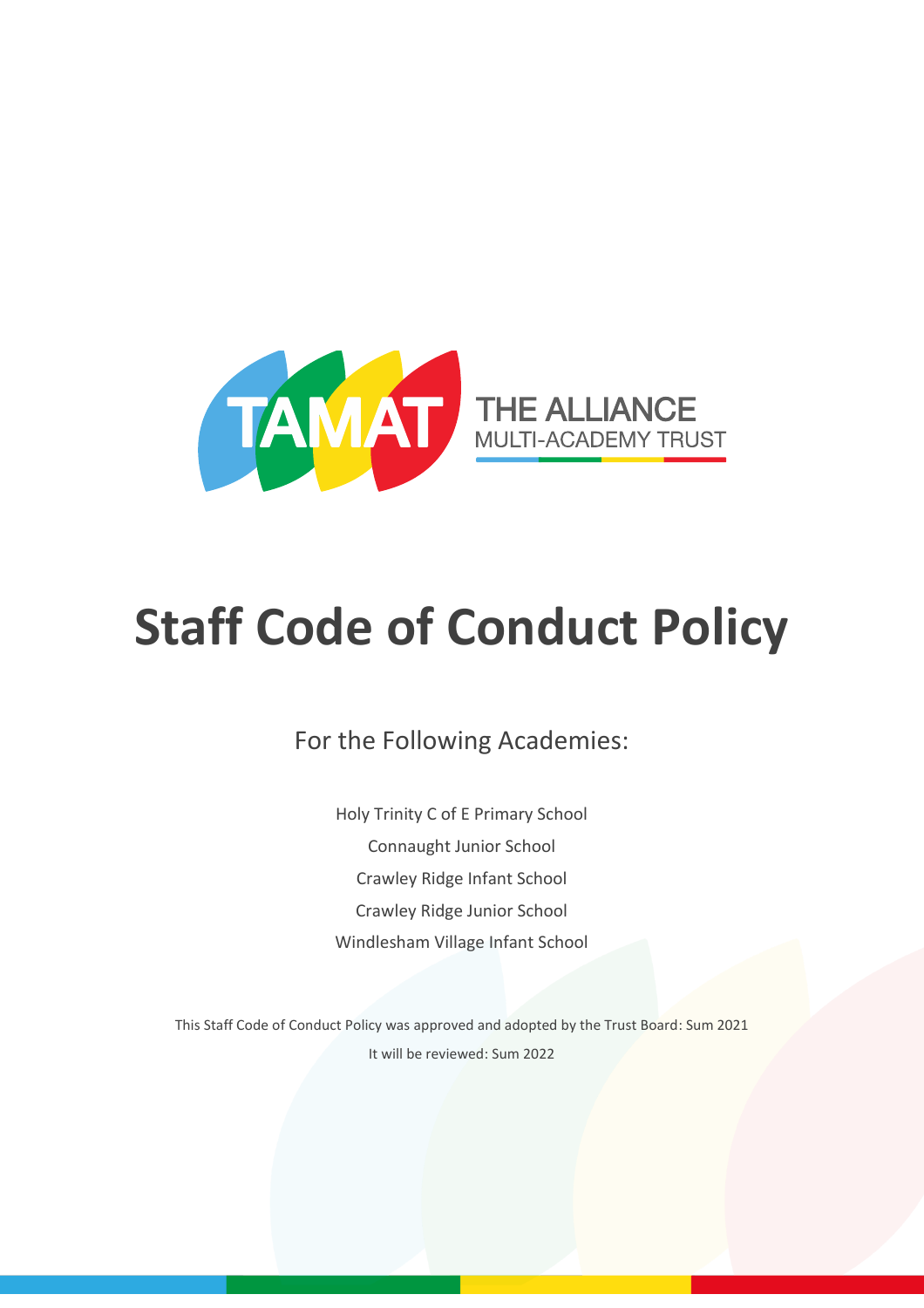

## **Introduction**

This code of conduct has regard to the DfE statutory guidance, *Keeping Children Safe in Education* and also includes extracts from *Guidance for Safer Working Practice for Adults who Work with Children and Young People in Education Settings*<sup>1</sup> . The full version of this guidance should be used as a working reference document for all members of staff working with children and young people and it will be used during induction and to inform relevant policies and procedures within the School.

Whilst this code predominantly refers to 'employees' or 'members of staff', TAMAT expects all those working for and on behalf of schools within TAMAT, including in a voluntary capacity, to reflect the standards of conduct and behaviour contained within this document.

## **Statement on Personal Conduct**

TAMAT expects all employees to promote and maintain high standards of personal conduct to sustain the good reputation of their school and to safeguard and promote the welfare of children and young people. In particular employees are expected to:

- Perform their duties to the highest possible standards, with honesty, integrity and impartiality and be accountable for their own actions.
- Maintain the confidence and respect of the general public and those with whom they work.
- Treat others with respect, fairness and dignity at all times.
- Communicate promptly any relevant concerns they may have about the quality of provision or the safety and welfare of children and young people.
- Familiarise themselves with systems and procedures, including reporting requirements, within their school that support the protection of children and to attend training and read safeguarding briefings provided to ensure that they remain up to date.
- Be aware that their behaviour inside and outside the workplace, as well as the behaviour of others in their personal lives, could compromise their position within the school in relation to the protection of children, loss of trust and confidence or bringing the employer into disrepute. It could also result in action by regulatory bodies.
- Be familiar with the school's Online Safety Policy and follow all advice and guidance contained within it.

In addition to this code of conduct, teachers are also expected to meet the professional conduct standards outlined in the DfE Teachers' Standards.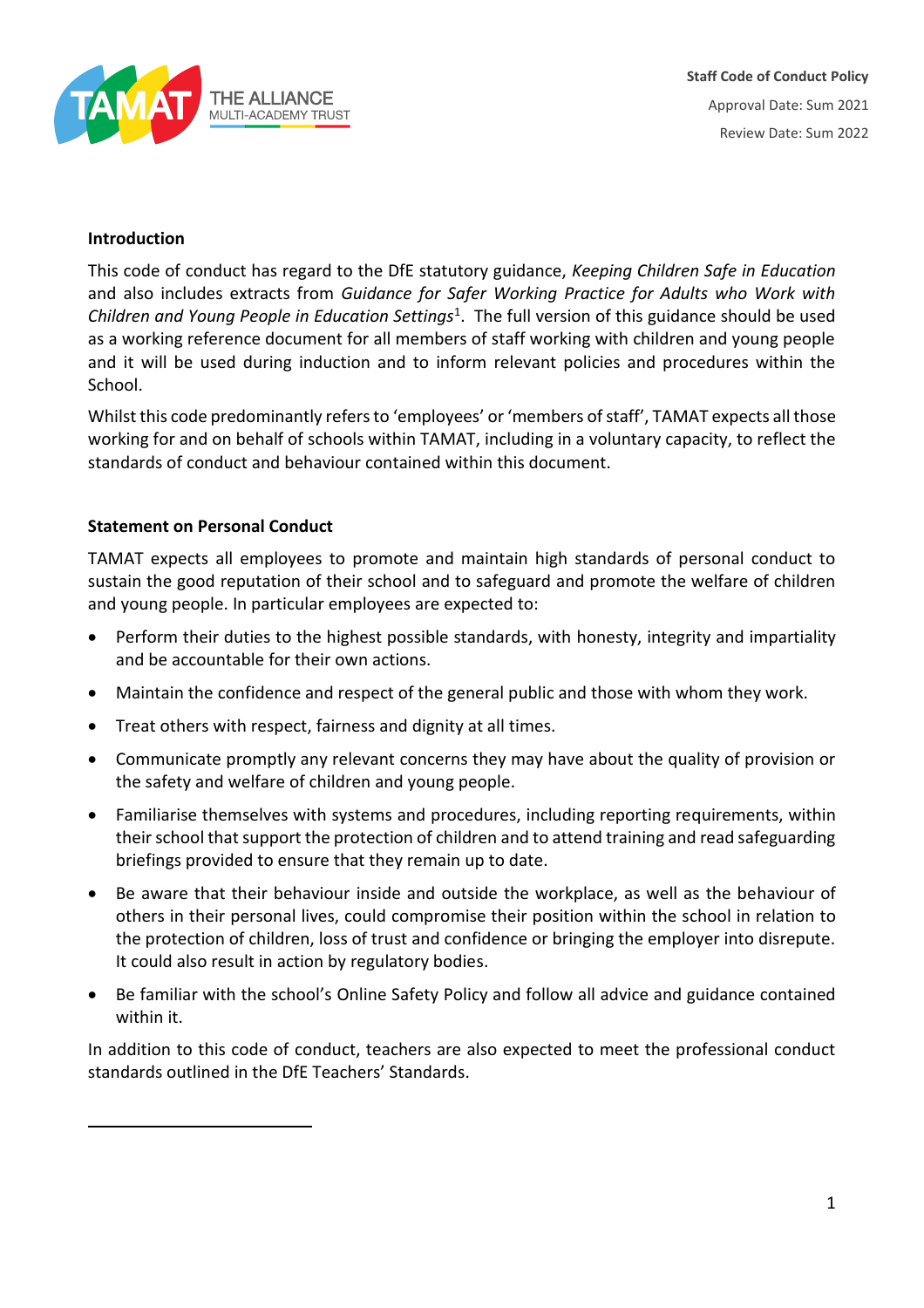

## **Compliance with School Instructions**

TAMAT expects all employees to comply with lawful written and oral instruction unless to do so would result in a health and safety risk.

#### **Data Protection**

TAMAT takes its obligations under data protection laws very seriously. All staff are expected to familiarise themselves with the TAMAT's data protection policy and any associated procedures which govern day-to-day working practices as well as how to report a suspected data breach and to recognise when someone may have made a subject access request. If in any doubt you should consult your line manager promptly or contact TAMAT's data protection officer (whose details can be found on the Data Protection Policy).

## **Disclosure of Information**

All employees should develop a clear understanding about what information can be disclosed to government departments, internal or external auditors, parents, pupils and the wider public, and what information should remain confidential. Any information made available should be provided in a clear and concise way. Employees should seek the advice of their line manager if they are at all unsure of the level of confidentiality which is required.

Any information made available should be provided in a clear and concise way. Employees should seek the advice of their line manager if they are at all unsure of the level of confidentiality which is required.

Employees should not use any information gained in the course of their employment for personal gain or pass it on to others who might use it in such a way. Information concerning another person's personal affairs should not be divulged without prior approval, except where that disclosure is required or sanctioned by law.

## **Sharing Information about Pupils**

There are some circumstances in which a member of staff may be expected to share information about a pupil, for example when abuse is alleged or suspected. In such cases, individuals have a responsibility to pass information on without delay, but only to those with designated safeguarding responsibilities.

If a child – or their parent / carer – makes a disclosure regarding abuse or neglect, the member of staff should follow the School's procedures. The adult should not promise confidentiality to a child or parent, but should give reassurance that the information will be treated sensitively.

If a member of staff is in any doubt about whether to share information or keep it confidential, he or she should seek guidance from the Designated Safeguarding Lead.

Staff must also be aware of their duty to report any breach of GDPR to the Data Protection Officer.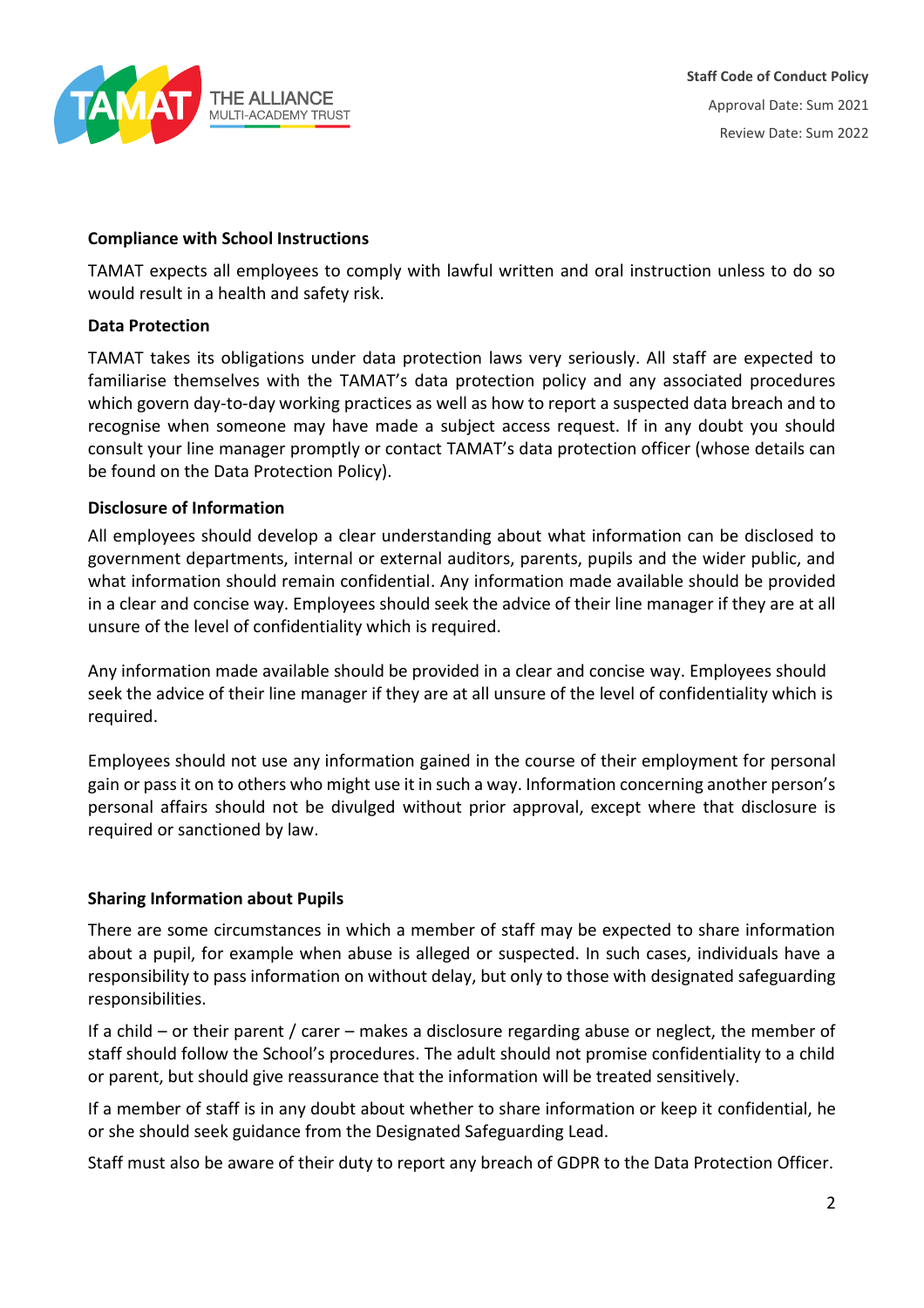

**Staff Code of Conduct Policy** Approval Date: Sum 2021 Review Date: Sum 2022

## **Media / Legal Enquiries**

Any media or legal enquiries should be passed to senior management.

## **Whistleblowing**

If an employee becomes aware of activities which he/she believes to be illegal, improper, unethical or otherwise inconsistent with this code of conduct, the employee should report the matter in accordance with TAMAT's Whistleblowing procedure or child protection procedure, as relevant. All employees are required to comply with any investigation undertaken as a result of such allegations being raised.

This means that staff should escalate their concerns if they believe that a child or children are not being protected, report any behaviour by colleagues that raises concern and report allegations against staff and volunteers to the Headteacher, or where they have concerns about a Headteacher report these directly to the Chair of Governors.

Staff should be familiar with their establishment's arrangements for reporting and recording concerns and allegations, how to contact the Headteacher, Chair of Governors and Ofsted directly if required and take responsibility for recording any incident and passing on that information where they have concerns about any matter pertaining to the welfare of an individual in the school or setting.

All employees are required to comply with any investigation undertaken as a result of such allegations being raised

## **Appearance and Dress**

A person's dress and appearance are matters of personal choice and self-expression and some individuals will wish to exercise their own cultural customs. However, staff should select a manner of dress and appearance appropriate to their professional role and which may be necessarily different to that adopted in their personal life.

Staff should ensure they are dressed decently, safely, and appropriately for the tasks they undertake. Those who dress or appear in a manner which could be viewed as offensive or inappropriate will render themselves vulnerable to criticism or allegations.

Members of staff act as role models and often have a professional relationship with a range of other stakeholders. For most staff, appropriate dress will be smart office-wear with discreet jewellery and make-up and hair styled conservatively.

In certain areas, an agreed uniform, protective clothing, or other exceptions are in place (such as for PE staff, catering and premises staff). Staff are expected to wear sportswear or casual clothing and footwear for practical or physical activities.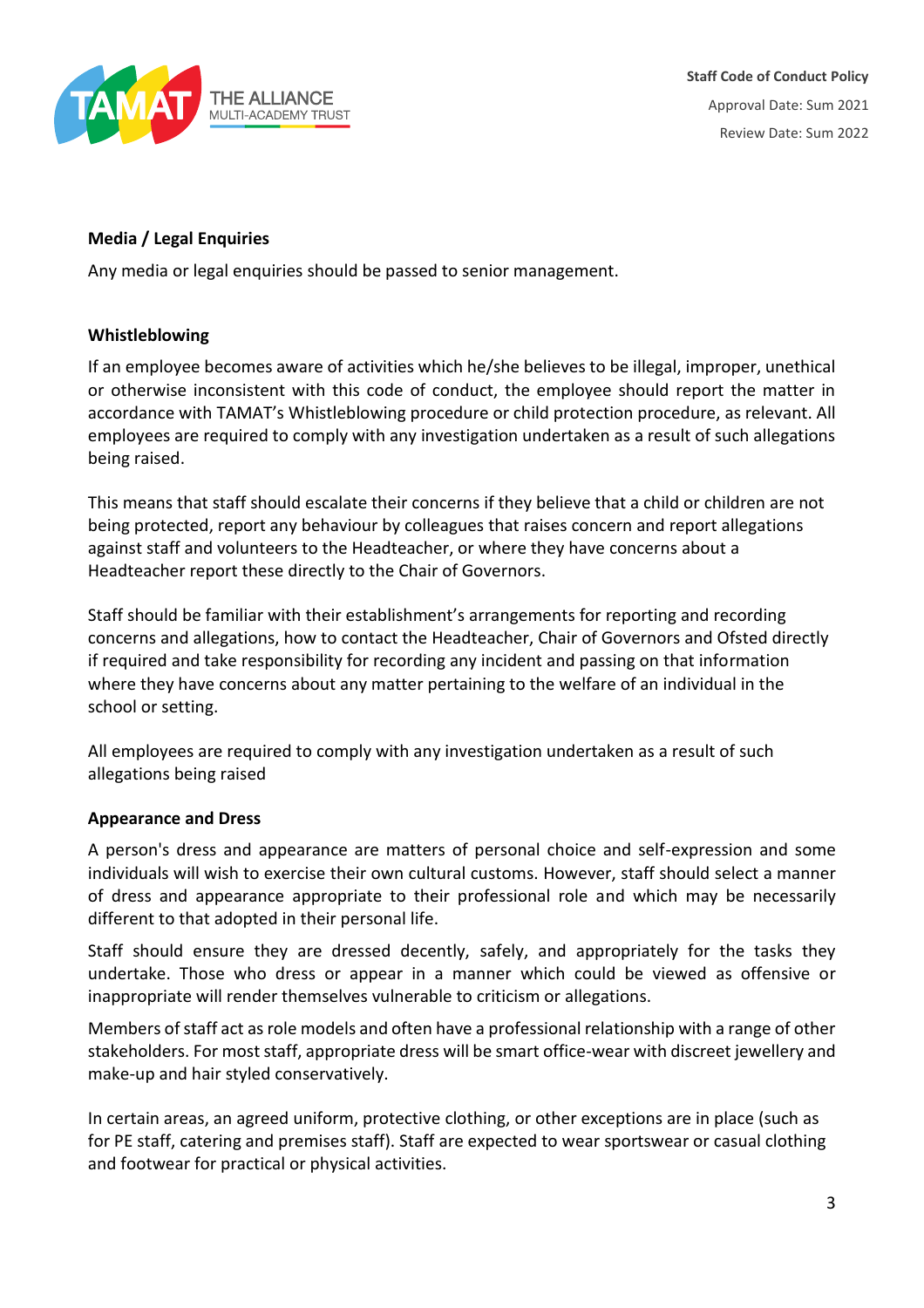

Visible tattoos are discouraged and where present should not be offensive to others. Where they are deemed to be offensive they must be appropriately covered.

## **Drugs and Alcohol**

Employees must never arrive at work incapable through the effects of alcohol or drugs. Drinking alcohol or taking drugs (apart from appropriately prescribed medication or over-the-counter remedies) at work or during breaks is also strictly prohibited.

The consumption of alcohol at staff events or meetings is subject to the authorisation of the Headteacher.

The school is a non-smoking site. Staff must not smoke or use e –cigarettes on the premises or outside the school gates. Any member of staff wishing to smoke or use an e-cigarette must leave the school grounds. Staff must not smoke or use an e-cigarette whilst working with or supervising pupils offsite.

## **Political Neutrality**

Employees should ensure that their own personal or political opinions do not interfere with any policy of the school or TAMAT.

This means that adults should not:

- · enter into or encourage inappropriate discussions with may offend or harm others
- · undermine fundamental British values,
- · express any prejudicial views

· attempt to influence or impose their personal values, attitudes or beliefs on pupils.

## **Appointment of Staff**

Employees should not be involved in a staffing appointment, or in any decision relating to the discipline, promotion or pay and conditions of another employee (or prospective employee) to whom they are related or have a close personal relationship.

Personal living accommodation including on-site provision

Staff should not invite any pupils into their living accommodation unless the reason to do so has been firmly established and agreed with their manager and the pupil's parents /carers.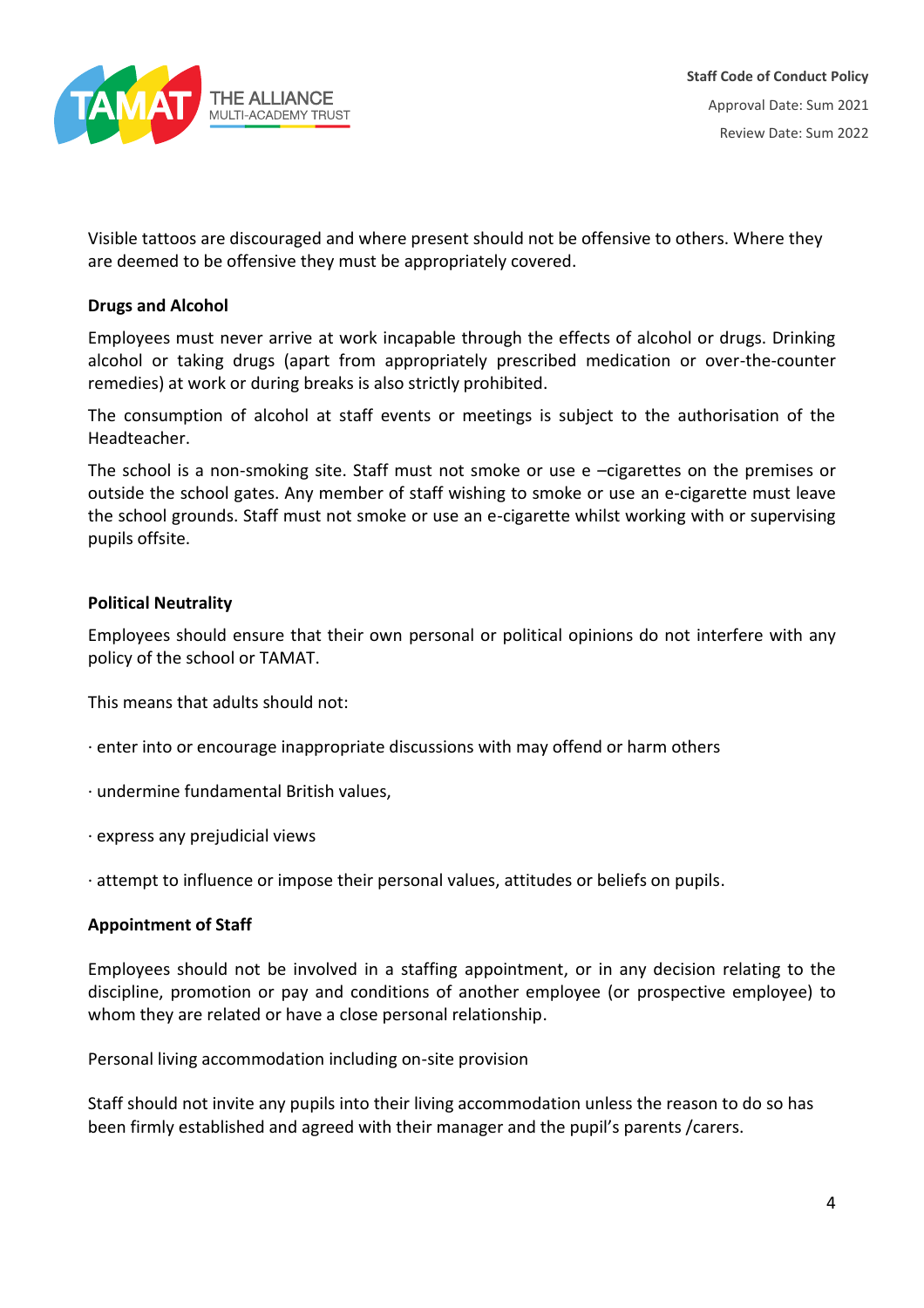

It is not appropriate for staff to be expected or requested to use their private living space for any activity, play or learning. This included seeing pupils for e.g. discussion of reports, academic reviews, tutorials, pastoral care or counselling. Managers should ensure that appropriate accommodation for such activities is found elsewhere in the setting.

Under no circumstances should pupils (other than those that are family or family friends) be asked to assist adults with jobs or tasks, either for or without reward, at or in their private accommodation. This guidance should also apply to all other persons living in or visiting the private accommodation.

# **Equality, Bullying and Harassment**

All employees and members of the local community have a right to be treated with fairness and equality. Employees must ensure that they comply at all times with the School's Equality Policy and other employment policies in relation to equality issues.

The bullying or harassment of other work colleagues, pupils or other members of the community is considered to be gross misconduct. Employees are expected to report any concerns or suspicions they may have about the treatment of others to their Line Manager or the Headteacher.

# **Contractors and Competitive Tendering**

Contractors may include individuals who are temporarily working alongside School staff, or employees of an external firm that has been awarded a contract to provide services. All contractors should be treated with courtesy and respect.

Any orders and contracts must be awarded by fair and open competition against other tenders. No special favour must be shown to current or recent former employees or associates in awarding contracts.

Employees must declare any relationship with a particular contractor, or any potential contractors, to the appropriate manager.

Employees should be clear on the separation of client and contractor roles. Senior employees who have both a client/contractor responsibility must be aware of the need for accountability and openness.

Employees privy to confidential information on tenders of costs relating to contractors should not disclose the information to any unauthorised party or organisation.

## **Use of the School's Materials, Property or Resources**

Employees must ensure that school funds entrusted to them are used in a responsible and lawful manner.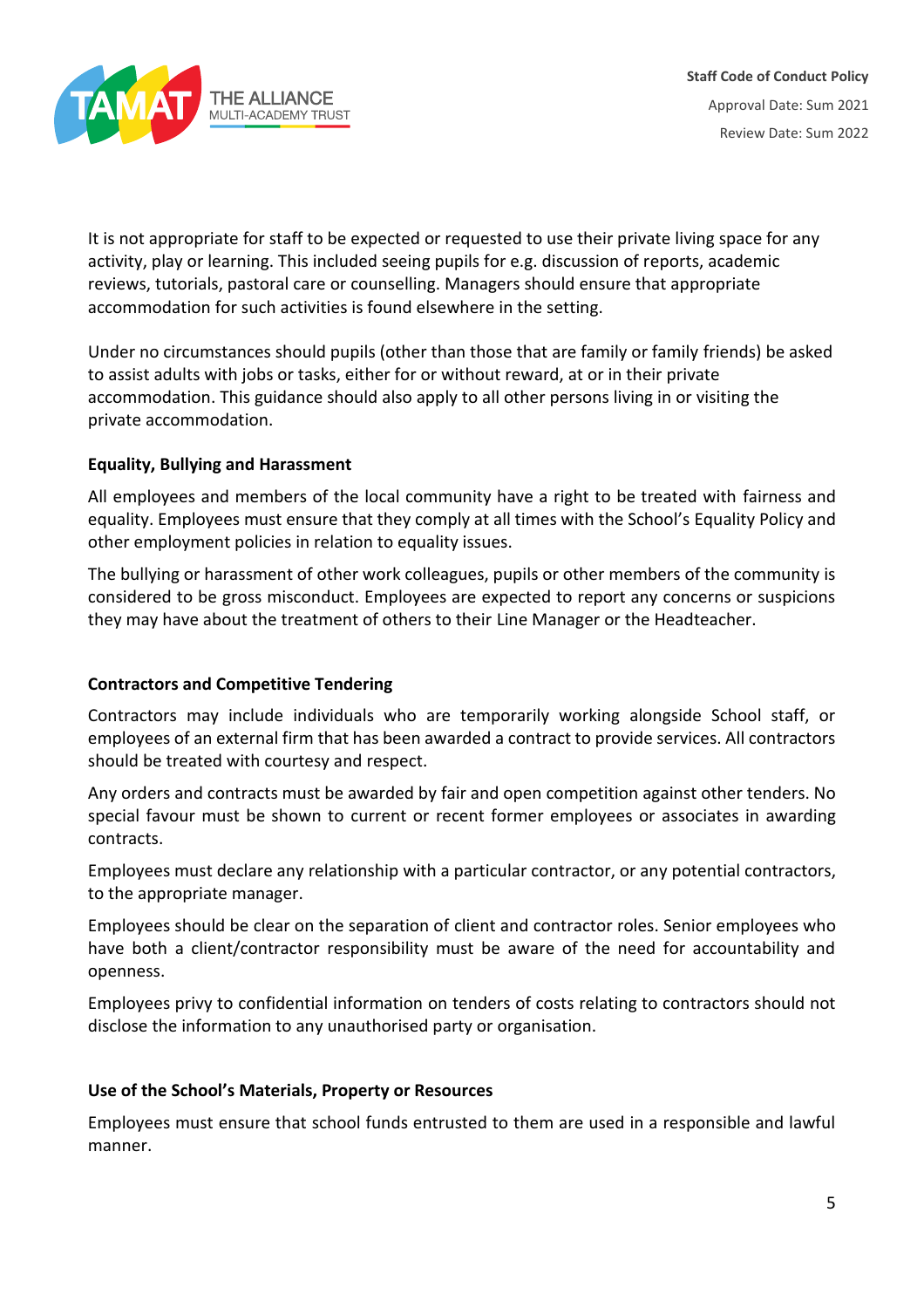

Employees should not make personal use of any School property, facilities, equipment, materials, vehicles or resources unless properly authorised to do so.

# **Hospitality and Acceptance of Gifts**

All School staff and those working on behalf of the School are expected to refuse the offer of inappropriate and disproportionate hospitality and gifts made as part of the discharge of their duties unless there are compelling reasons or exceptional circumstances for doing so.

The acceptance of gifts and hospitality must be treated with extreme caution and may be regarded as a breach of the code of conduct. The onus is on the individual to take responsibility for making informed judgements about any offers of gifts and hospitality made to them and for seeking advice if they are unsure whether they can accept.

As to what is 'inappropriate and disproportionate', something like a small token of appreciation to a teacher, a small bouquet of flowers sent in thanks or a small buffet lunch to facilitate networking, would not seem unreasonable whereas anything which is significant, such as tickets to football matches or concerts, have a value to them which could have the potential to be interpreted as recompense, inducement or endorsement.

Gifts or hospitality must not be accepted where it might be perceived to influence a decision in respect of purchasing goods or services, awarding contracts, preferential treatment or in the discharge of any other aspect of the School's day-to-day business. It is the responsibility of individual members of staff to refuse such offers and to report any possible conflict of interest and any cases where they believe that the School may be compromised.

It is a criminal offence for employees or those working on behalf of the School to corruptly receive any gift, loan, fee, reward or advantage for doing, or not doing anything, or showing favour, or disfavour, to any person in their official capacity.

In no circumstances should a statement ever be made in return for a personal gift or money.

It is expressly prohibited for an employee to accept any gift or hospitality from an organisation if he/she is actively involved in a tender process with the organisation on behalf of the School. This prohibition commences at the point that an invitation to tender is published and extends to a period of three months after a contract has been awarded.

For reasons of probity and transparency, the principle of receipt of gifts or hospitality extends to the spouse, partner or immediate family of the employee.

If an employee has any doubt about such an offer of a gift or hospitality, he/she is responsible for notifying and discussing this with his/her immediate manager.

# **Giving Gifts**

It is inadvisable to give personal gifts to pupils or their families. This could be interpreted as a gesture either to bribe or groom. It might also be perceived that a 'favour' of some kind is expected in return.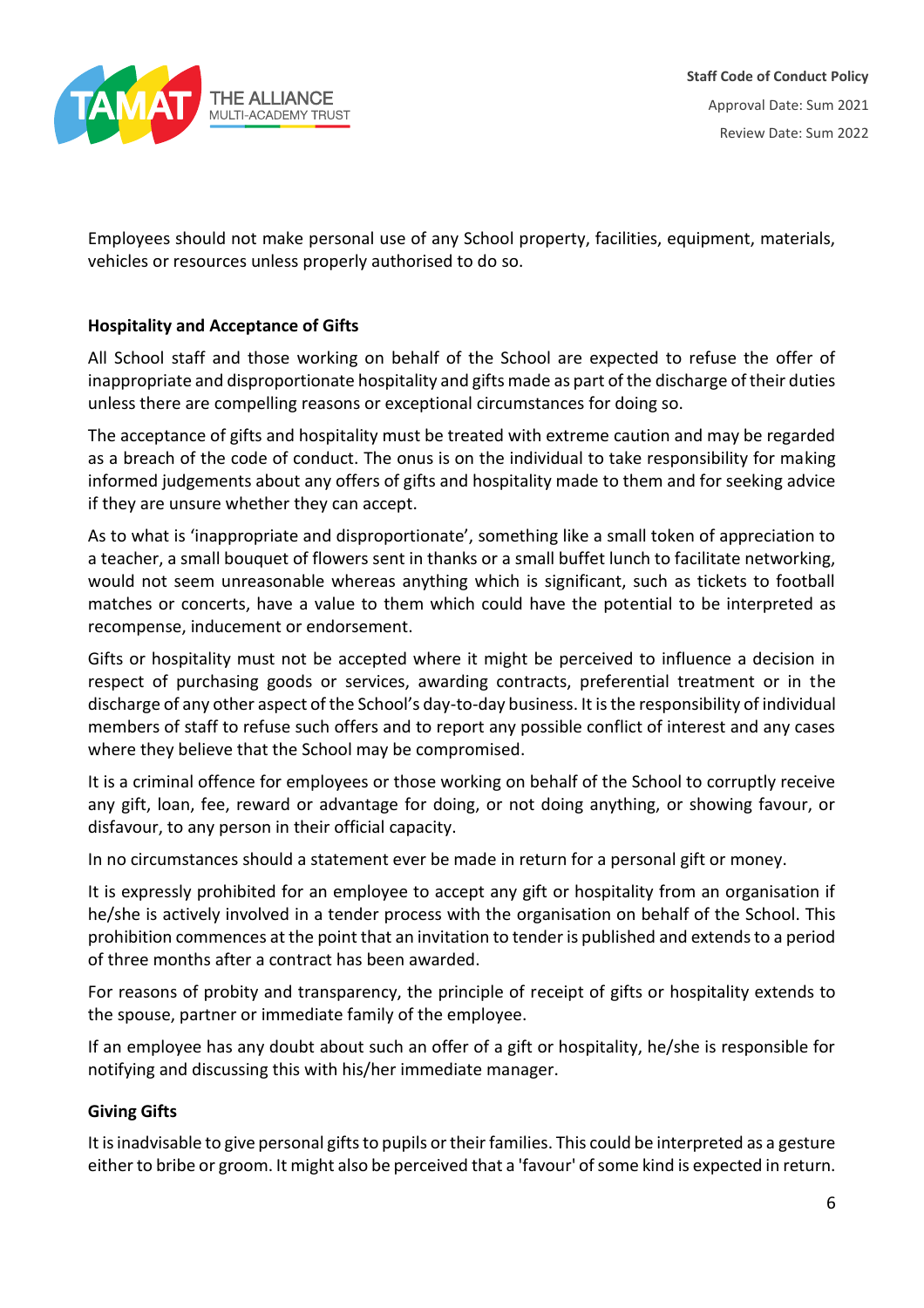

Any reward given to a pupil should be in accordance with agreed practice, consistent with the School's behaviour policy, recorded and not based on favouritism.

# **Working Relationships and Social Contact outside the Workplace**

Internal and external working relationships are formed on a daily basis with colleagues, pupils, parents and contractors. These should be conducted in a professional, friendly and respectful manner.

It is acknowledged that staff may have genuine friendships and social contact with parents of pupils, independent of the professional relationship.

Staff should, however, also be aware that professionals who sexually harm children often seek to establish relationships and contact outside of the workplace with both the child and their parents, in order to 'groom' the adult and the child and/or create opportunities for sexual abuse, exploitation or radicalisation.

Staff should recognise that some types of social contact with pupils or their families could be perceived as harmful or exerting inappropriate influence on children, and may bring the School into disrepute (e.g. attending a political protest, circulating propaganda).

If a pupil or parent seeks to establish social contact, or if this occurs coincidentally, the member of staff should exercise her/his professional judgement. This also applies to social contacts made through outside interests or the staff member's own family.

Some staff may, as part of their professional role, be required to support a parent or carer. If that person comes to depend upon the staff member or seeks support outside of their professional role this should be discussed with Senior Management and where necessary referrals made to the appropriate support agency.

In general, there are extremely few situations where it is appropriate for parents to approach staff though personal routes in regard to school business, and in general they should be referred back to the normal procedures.

Staff should ensure that any type of social contact does not undermine fundamental British values, including democracy, the rule of law, individual liberty and mutual respect, and tolerance of those with different faiths and beliefs. Staff must ensure that personal beliefs are not expressed in ways which exploit pupils' vulnerability or might lead them to break the law.

Staff must not accept friend invitations or become friends with any pupil on any social media platform. Staff should also refrain from following the Twitter or similar social media accounts of pupils or their parents.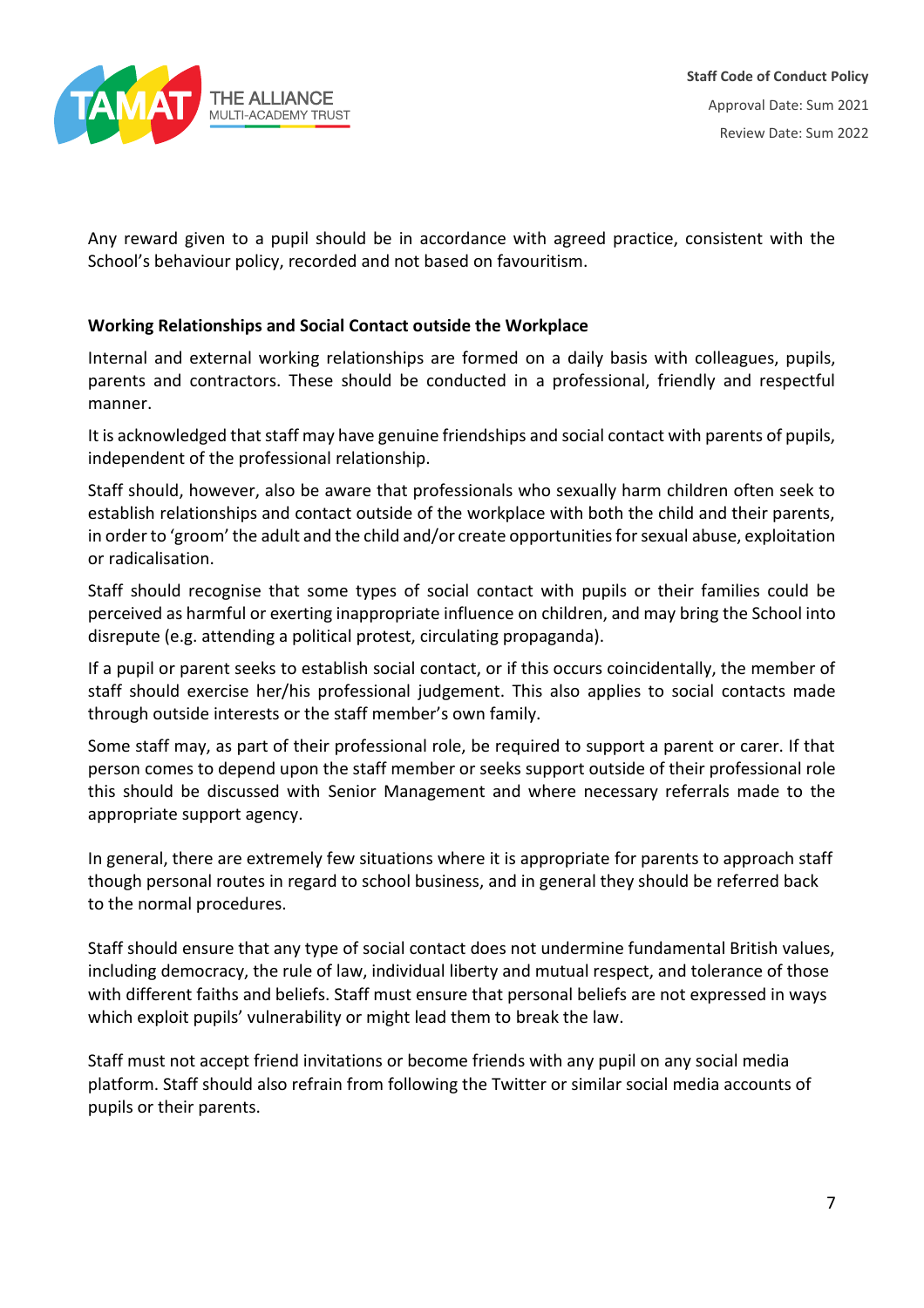

Staff must read the school's Online Safety Policy carefully and follow all advice and guidance within it.

Personal phone numbers, email addresses and communication routes via all social media platforms should not be used and staff should not share their home address with pupils. If contacted via an inappropriate route the member of staff must inform their line manager immediately.

If approached by ex-pupils, staff must act with integrity and must consider if the relationship might be considered to be an abuse of the position of trust.

Some members of staff have served the school for many years and have personal links with the wider community. This being the case, staff members may be neighbours with some of the families which we serve; their children have friends in our community, and they may attend social groups within the community. Consequently, there may be situations where it is acceptable for our families to see members of staff outside of school; staff are expected to exercise their professional judgement and act in the best interests of the pupils and the school.

# **Communication with Children and Young People**

Employees should not seek to communicate, make contact with or respond to contact with pupils outside of the purposes of their work and should not give personal contact details (e.g. email address, home or mobile telephone numbers, details of web-based identities) to children.

Only equipment and services provided by the School should be used for communication and employees are expected to adhere to the School's IT Use Policy.

Employees are expected to report to their Line Manager any contact or correspondence with children they receive via personal contact mechanisms.

Members of staff should always report any indications (verbal, written or physical) that suggest a pupil may be infatuated with a member of staff to the Headteacher or another Senior Manager.

## **Physical Contact with Pupils**

There are occasions when it is entirely appropriate and proper for staff to have physical contact with children, however it is crucial that they only do so in ways appropriate to their professional role and in relation to the pupil's individual needs and any agreed care plan. Any physical contact should be in response to the child's needs at the time, of limited duration and appropriate to their age, stage of development, gender, ethnicity and background. Adults should therefore, use their professional judgement at all times.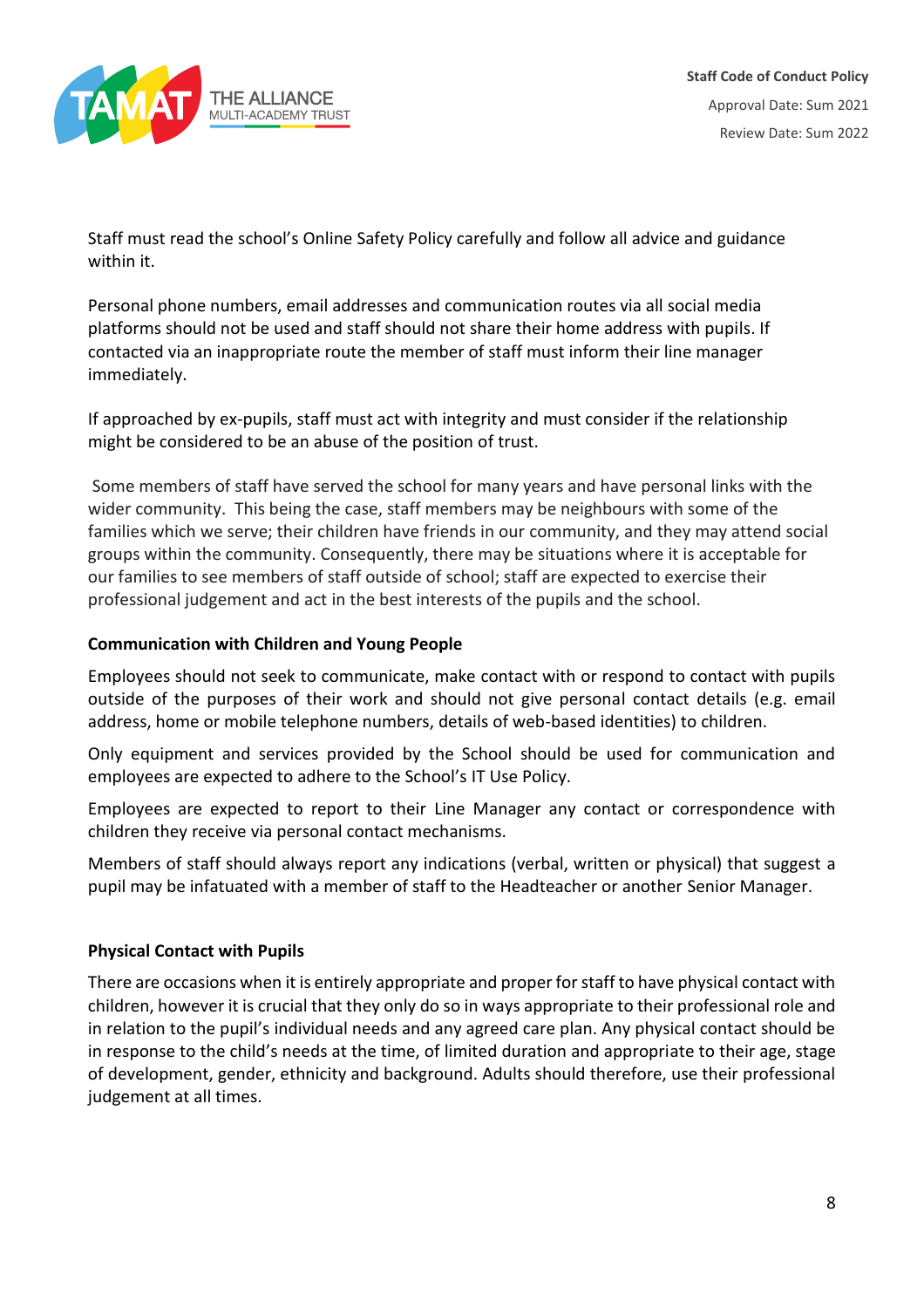

Members of staff should:

- be aware that even well intentioned physical contact may be misconstrued by the pupil, an observer or any person to whom this action is described;
- never touch a pupil in a way which may be considered indecent;
- always be prepared to explain actions and accept that all physical contact be open to scrutiny;
- never indulge in horseplay or fun fights;
- always allow/encourage pupils, where able, to undertake self-care tasks independently;
- ensure the way they offer comfort to a distressed pupil is age appropriate;
- always tell a colleague when and how they offered comfort to a distressed pupil;
- establish the preferences of pupils;
- consider alternatives, where it is anticipated that a pupil might misinterpret or be uncomfortable with physical contact;
- always explain to the pupil the reason why contact is necessary and what form that contact will take;
- report and record situations which may give rise to concern;
- be aware of cultural or religious views about touching and be sensitive to issues of gender.

In certain curriculum areas (e.g. PE, drama or music), staff may need to initiate some physical contact with children, for example, to demonstrate technique in the use of equipment, adjust posture or support a child so they can perform an activity safely or prevent injury.

Physical contact should take place only when it is necessary in relation to a particular activity. It should take place in a safe and open environment i.e. one easily observed by others and last for the minimum time necessary.

The extent of the contact should be made clear and undertaken with the permission of the pupil. Contact should be relevant to their age / understanding and adults should remain sensitive to any discomfort expressed verbally or non-verbally by the pupil. Staff working in these areas are expected to have regard to any particular guidance or protocols provided to them on appropriate physical contact.

Staff must read and follow the guidance in the school's Positive Touch Policy. Physical contact should be avoided, de-escalation strategies should be employed and support sought from a colleague. Restraint should only be used by those who have had MAPA or other appropriate training.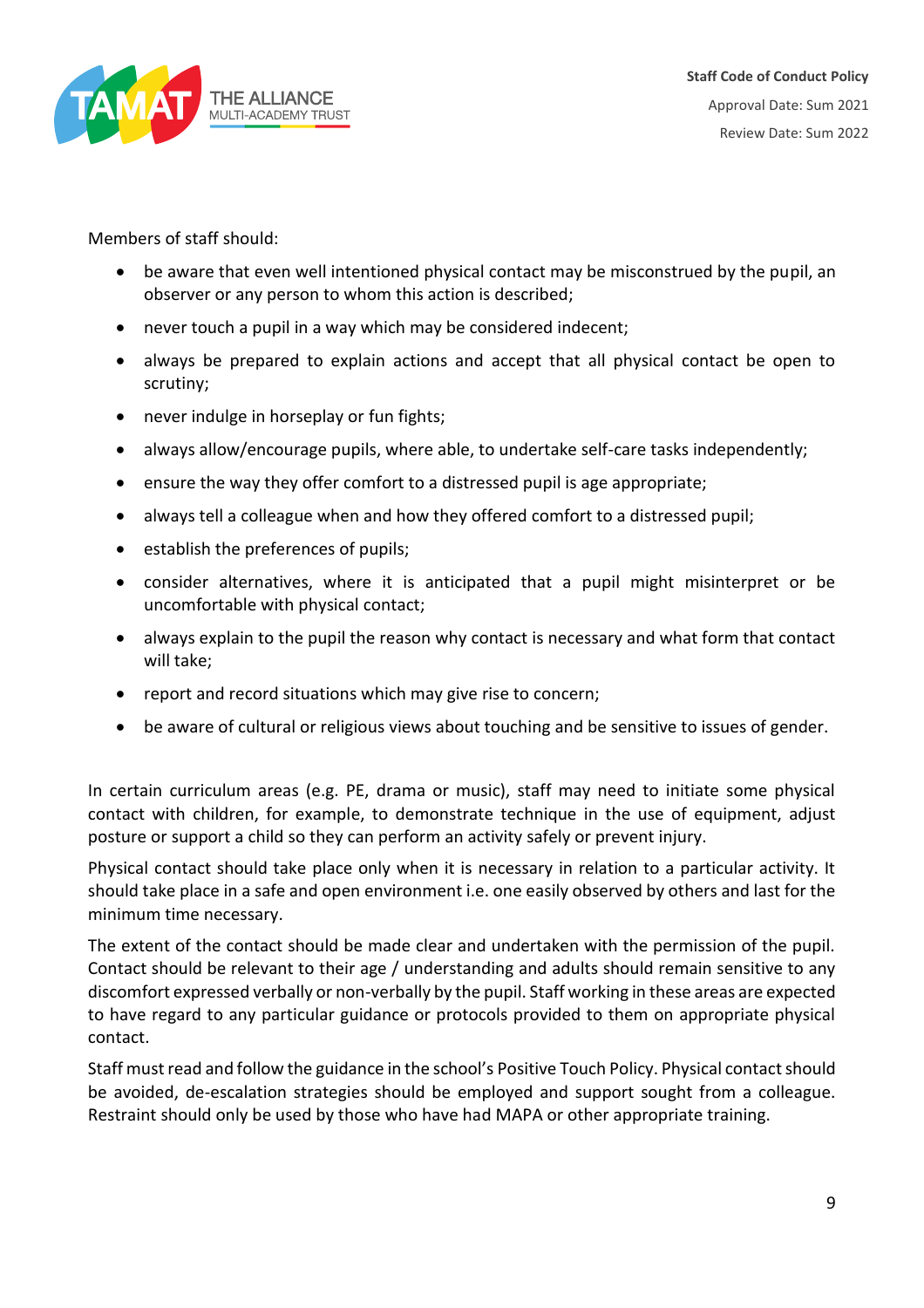

# **Intimate / Personal Care**

The School has an Intimate Care Policy. All members of staff who may be called upon to provide such care should ensure they are familiar with, and act in accordance with, this policy.

## **Behaviour Management and Physical Intervention**

All members of staff must avoid any form of degrading or humiliating treatment to punish a child or use force as a means of punishment. Staff are expected to act as role models and should avoid shouting at children other than as a warning in an emergency situation.

Adults may reasonably intervene to prevent a child from committing a criminal offence, injuring themselves or others, causing damage to property or engaging in behaviour prejudicial to good order and to maintain good order and discipline.

The use of physical intervention should, however, be avoided wherever possible and, where necessary, should only use minimum force and for the shortest time needed.

All members of staff are expected to understand and to follow the School's Behaviour Management Policy and Physical Intervention Policy as appropriate to their role.

## **Sexual Conduct**

**Any** sexual behaviour by a member of staff with or towards a pupil is unacceptable. It is an offence for a member of staff in a position of trust to engage in sexual activity with a pupil under 18 years of age and sexual activity with a child could be a matter for criminal and/or disciplinary procedures.

## **Lone Working and One to One Situations Involving Pupils**

Staff working one to one with pupils, including visiting staff from external organisations, can be more vulnerable to allegations or complaints and should ensure that, wherever possible, there is visual access and/or an open door in one to one situations.

Members of staff should not arrange to meet with pupils from the School away from the work premises unless the necessity for this is clear and approval is obtained from a senior member of staff, the pupil and their parents/carers.

Staff are expected to adhere to the School's policies on lone working.

The School will conduct risk assessments in relation to the specific nature and implications of one to one work and any planned home visits.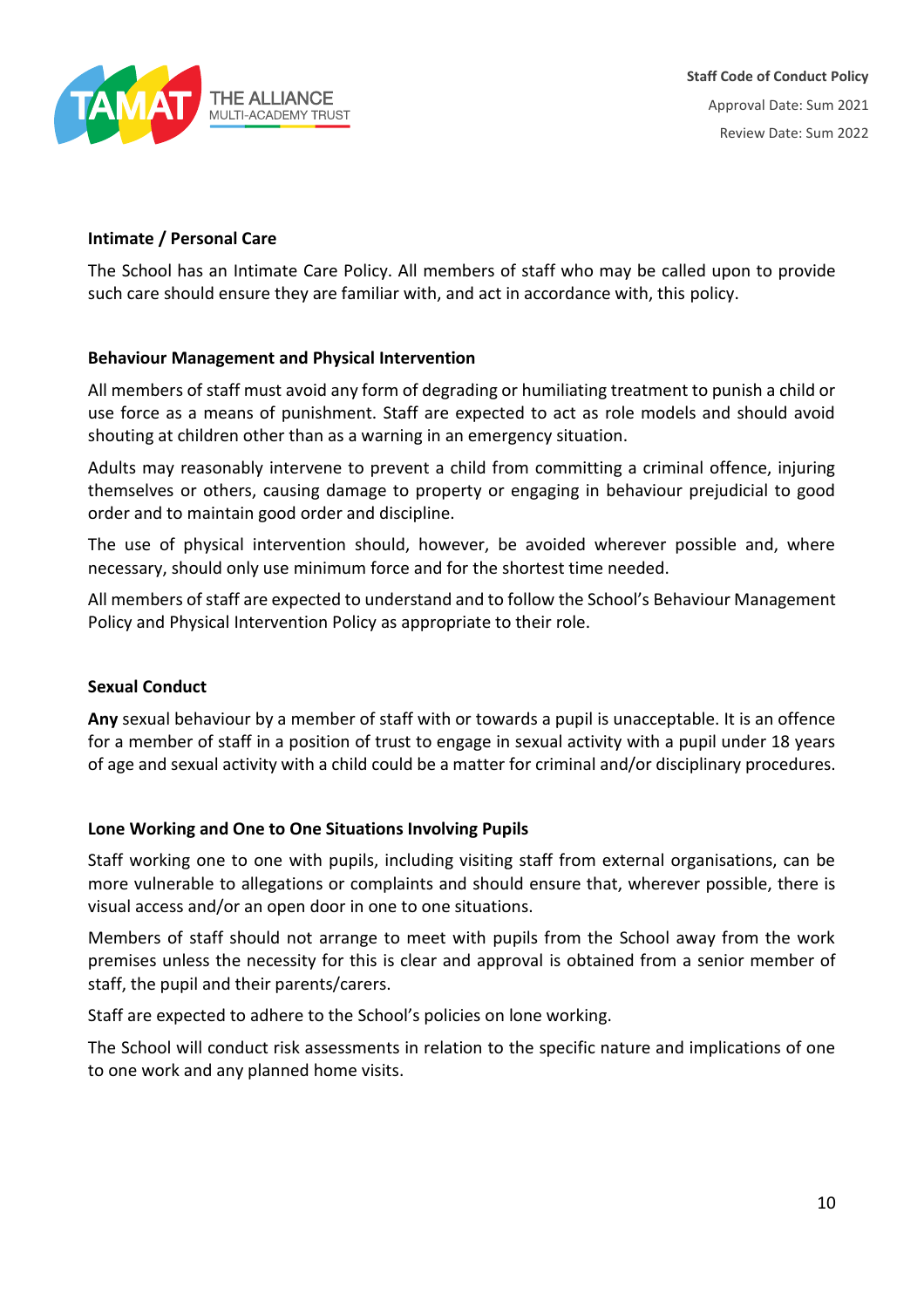

## **Transporting Pupils / Educational Visits**

A designated member of staff will be appointed to plan and provide oversight of all transport arrangements and respond to any concerns that may arise. Staff should not offer lifts to pupils unless the need for this has been agreed by a manager.

Wherever possible and practicable it is advisable that transport is undertaken other than in private vehicles and with at least one adult additional to the driver acting as an escort.

It is a legal requirement that all passengers wear seatbelts and the driver should ensure that they do so. They should also be aware of and adhere to current legislation regarding the use of car seats for younger children.

Staff should ensure that their behaviour is safe and that the transport arrangements and the vehicle meet all legal requirements. They should ensure that the vehicle is roadworthy and appropriately insured and that the maximum carrying capacity is not exceeded.

Staff should never offer to transport pupils outside of their normal working duties, other than in an emergency or where not doing so would mean the child may be at risk. In these circumstances the matter should be recorded and reported to both their manager and the child's parent(s).

The School's Health and Safety Policy and educational visits policy set out the arrangements under which staff may use private vehicles to transport pupils.

Educational visits will be undertaken in accordance with the School's educational visits policy and any member of staff accompanying children on an educational visit are required to familiarise themselves with and adhere to this policy.

## **Administering First Aid and Medication**

Any member of school staff may be asked to become a qualified first-aider or to provide support to pupils with medical conditions, including the administration of medicines, but cannot be required to do so unless this forms part of their contract of employment.

Any such employee will receive suitable training and will be expected to adhere to School guidelines and policies on undertaking such responsibilities.

## **Health and Safety**

All employees have a shared duty to help prevent injuries or accidents occurring at work by complying with TAMAT's health and safety policy and all instructions relating to safety and security procedures.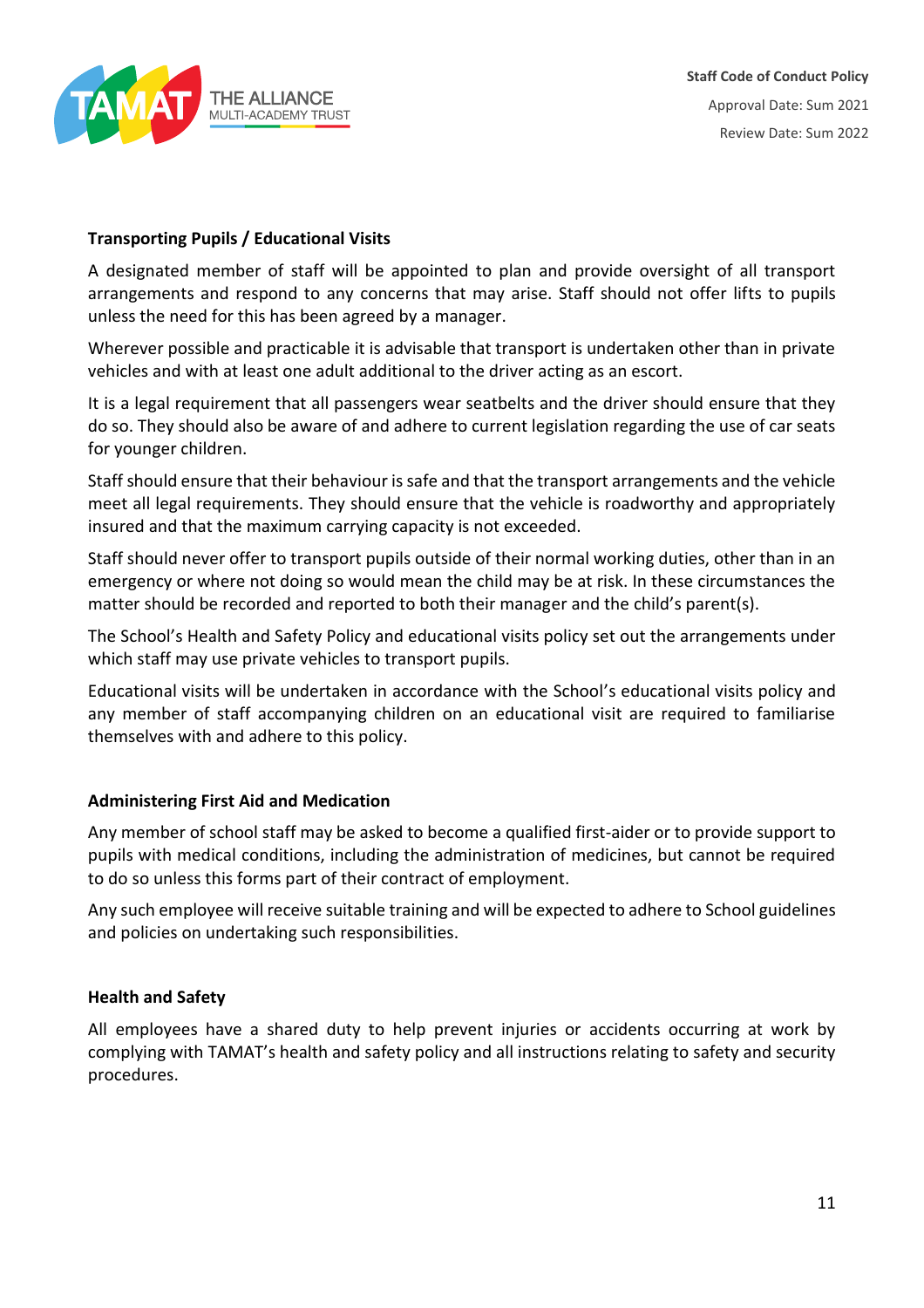

## **Photography, Videos and Other Images**

The School has strict rules of the taking and use of images which are contained within the School's Child Protection Policy. All members of staff should have regard to these rules. Under no circumstances should members of staff use their personal equipment to take images of pupils at, or on behalf of, the School or display or distribute images of pupils except as authorised by the School and with appropriate consent.

Staff should read and be aware of the advice in the school's Safer Use of Images Policy.

## **Declaration of Personal Interests and Outside Commitments**

Employees are responsible for ensuring that their private interests, beliefs and personal associations do not conflict with their professional duties.

All employees should declare any non-financial or financial interest which might conflict with the ethos or work of the School or any relationship which, by the employee's association with that person, might adversely affect the School's reputation, attract negative publicity or potentially bring into question the employee's suitability to work with children and young people.

Declarations should be made via the Headteacher who should ensure that a written record is made in accordance with the School's procedure.

Declarations must extend to acknowledging the involvement of a relative or partner of an employee in an organisation with which the School does business (or seeks to do business), particularly if they are directors, partners or hold senior managerial positions in those organisations.

Where employees are in any doubt about whether any personal relationships, interests, or outside commitments should be declared in particular circumstances, they should either declare the information in any case, or else seek further advice from the Headteacher.

## **Secondary Employment**

Employees are able to take up additional employment other than at the School provided the employment concerned does not constitute a conflict of interest or adversely affect their employment at the School.

Employees should, however, keep the School informed of other employment they undertake so that the School may ensure that the 48-hour weekly working time limit under the Working Time Regulations 1998 is adhered to. In the event that an employee's combined working hours are likely to exceed this figure they will be asked to sign a working time 'opt out' agreement.